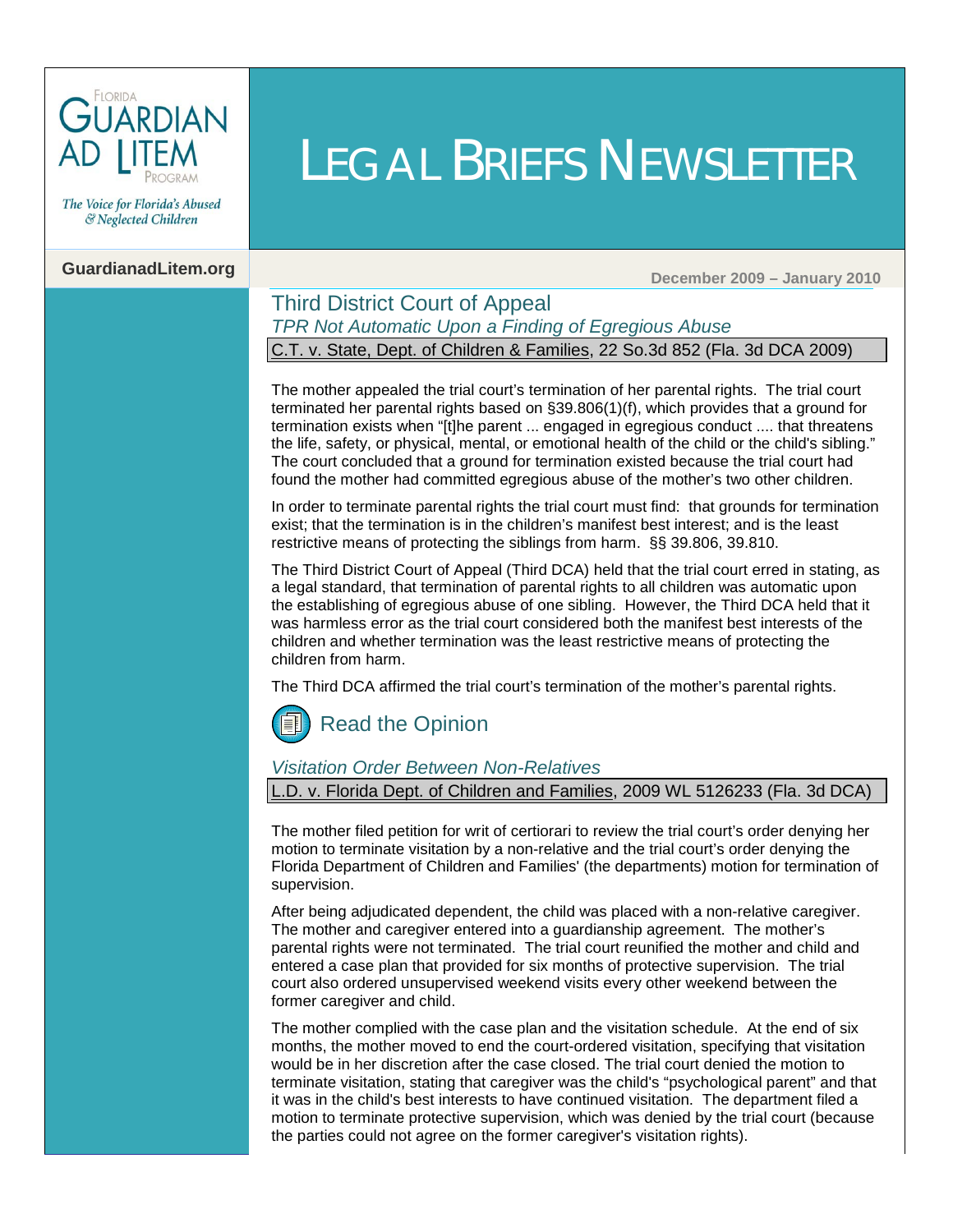## Florida Guardian ad Litem Legal Briefs Newsletter

The Third District Court of Appeal (Third DCA) granted the petition and quashed the trial court's order. The Third DCA held that Florida law makes no provision for visitation between unrelated parties. The court has "no authority to compel visitation between a child and one who is neither a parent, grandparent, nor great-grandparent. Visitation rights are, with regard to a non-parent, statutory, and the court has no inherent authority to award visitation." *Meeks v. Garner, 598 So.2d 261, 261 (Fla. 1st DCA 1992).* Section [39.509, Florida Statutes \(2008\),](http://www.leg.state.fl.us/Statutes/index.cfm?App_mode=Display_Statute&Search_String=&URL=Ch0039/SEC509.HTM&Title=->2009->Ch0039->Section%20509#0039.509) permits visitation between a child and grandparents or great-grandparents only when he child has been adjudicated dependent. Once the child has been reunified with the parent, visitation rights terminate. The caregiver was not a relative.



### Fourth District Court of Appeal *Sufficiency of Shelter Order*

P.U. v. Department of Children and Families, 2009 WL 4928008 (Fla. 4th DCA)

The mother filed a writ of certiorari after the trial court entered a shelter order as a result of the Department of Children and Families (the department) alleging that the child had been sexually abused by a neighbor.

The mother had temporarily lived with friends and while at the residence, the child was sexually abused. The mother moved out of the house and reported the incident. The trial court found that the mother failed to protect her child "from sexual abuse by failing to provide a safe suitable residence, despite the provision/attempt at services."

The Fourth District Court of Appeal (Fourth DCA) held that the trial court's shelter order departed from essential requirements of law. ["Section 39.402\(1\)\(a\), Fla. Stat.](http://www.leg.state.fl.us/Statutes/index.cfm?App_mode=Display_Statute&Search_String=&URL=Ch0039/SEC402.HTM&Title=->2009->Ch0039->Section%20402#0039.402) (2009), permits the removal of a child and placement of the child in shelter care if there is probable cause to believe that the child has been "abused, neglected, or abandoned, or is suffering from or is in imminent danger of illness or injury as a result of abuse, neglect, or abandonment." [Section 39.402\(8\)\(d\),](http://www.leg.state.fl.us/Statutes/index.cfm?App_mode=Display_Statute&Search_String=&URL=Ch0039/SEC402.HTM&Title=->2009->Ch0039->Section%20402#0039.402) provides that, to continue the placement in shelter care, the Department of Children and Families must establish probable cause that reasonable grounds for removal exist, and that the provision of appropriate and available services will not eliminate the need for placement."

The Fourth DCA held that the department did not establish probable cause under either [§§ 39.402\(1\)\(a\) or \(8\)\(d\). Th](http://www.leg.state.fl.us/Statutes/index.cfm?App_mode=Display_Statute&Search_String=&URL=Ch0039/SEC402.HTM&Title=->2009->Ch0039->Section%20402#0039.402)e department, at the shelter hearing, presented no evidence that the mother could have, or should have, foreseen the sexual abuse. Further, the department represented that the mother acted appropriately following the incident by reporting it immediately and moving from that residence to stay with other friends.

The Fourth DCA held that "the Department failed to demonstrate probable cause that the mother abused, neglected, or abandoned the child, or failed to protect her from such, based on either the mother's alleged failure to protect the child from sexual abuse, or the mother's frequent moves. As a result, it was irrelevant whether the department made reasonable efforts to provide available services or whether the mother allegedly rejected those services."



### Fifth District Court of Appeal

*Termination of Parental Rights – Egregious Conduct*

J.R. v. Department of Children and Families, 2010 WL 322173 (Fla. 5th DCA)

The father appealed the termination of his parental rights to his five adoptive children. The youngest child had been severely abused. After the incident, the father failed to seek medical attention for over six hours which led to the child's death. The Fifth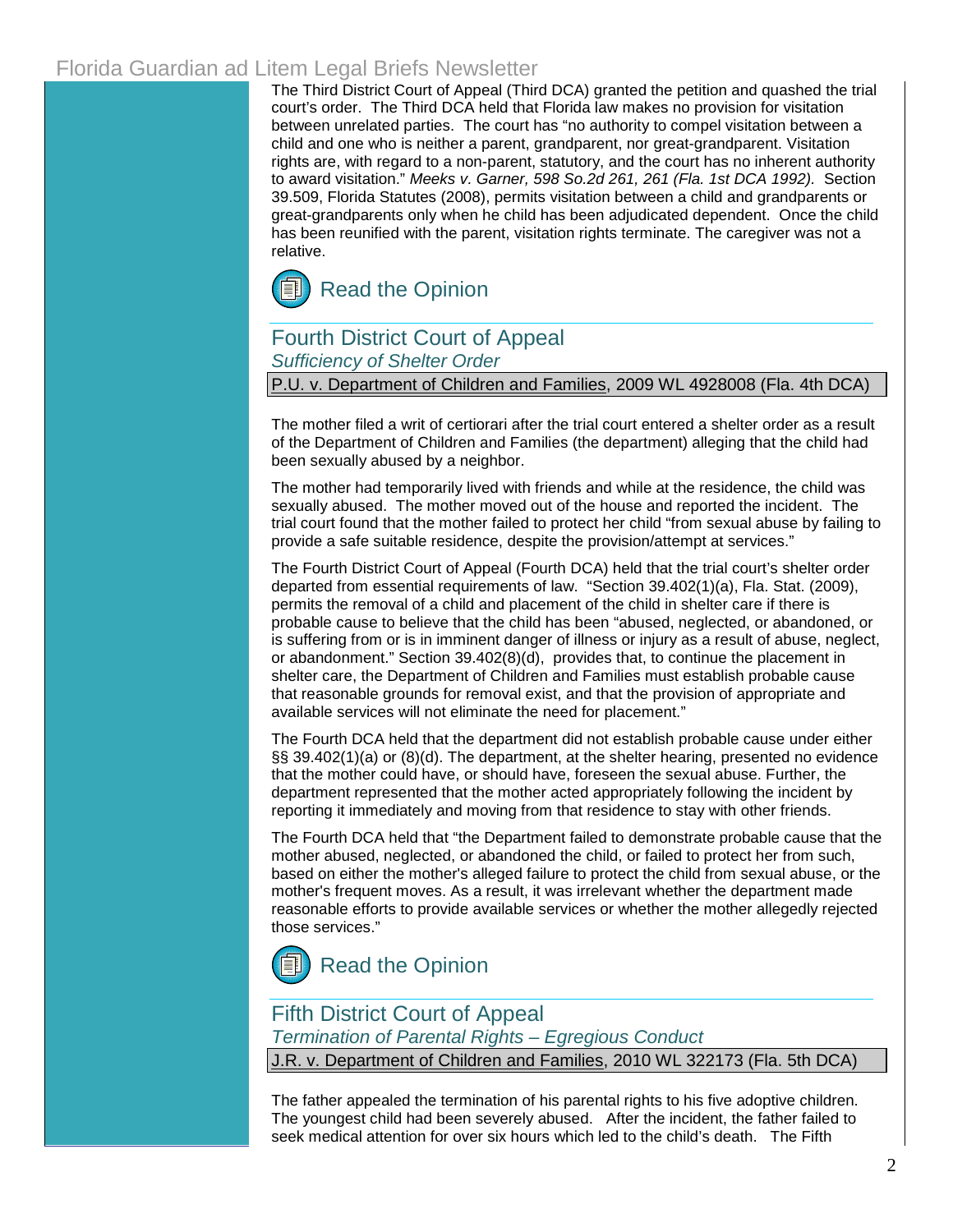## Florida Guardian ad Litem Legal Briefs Newsletter

District Court of Appeal upheld the trial court's order finding the father's conduct to be egregious and the trial court made the required findings pursuant to [§ 39.806.](http://www.leg.state.fl.us/Statutes/index.cfm?App_mode=Display_Statute&Search_String=&URL=Ch0039/SEC806.HTM&Title=->2009->Ch0039->Section%20806#0039.806)



#### *Case Plan Amendment – Due Process Rights*

R.N. v. Department of Children and Families, 2010 WL 198471 (Fla. 5th DCA)

The father appealed the trial court's order amending his case plan to include additional tasks. The Department of Children and Families' (the department) filed an expedited motion for modification of visitation based on an allegation of a new incident of a domestic altercation, between the father and mother.

The father argues that the department's expedited motion for modification of visitation with his children did not provide him notice that the case plan might be amended therefore denying his due process rights. He based his argument on two cases whose rulings were "based on application of the former rule addressing the process for the amendment of case plans-Florida Rule of Juvenile Procedure 8.400(b). In 2007, the case plan amendment rule was significantly modified and is now set forth in Rule 8.420. The new rule was adopted in response to the Legislature's enactment of § 39.6013, Florida Statutes (2006) they were based on application of the former rule addressing the process for the amendment of case plans[-Florida Rule of Juvenile Procedure 8.400\(b\).](http://web2.westlaw.com/find/default.wl?tf=-1&rs=WLW10.01&fn=_top&sv=Split&tc=-1&docname=FLSTJUVPR8.400&ordoc=2021190326&findtype=L&db=1000006&vr=2.0&rp=%2ffind%2fdefault.wl&pbc=9C2805AB) In 2007, the case plan amendment rule was significantly modified and is now set forth in [Rule 8.420.](http://web2.westlaw.com/find/default.wl?tf=-1&rs=WLW10.01&fn=_top&sv=Split&tc=-1&docname=FLSTJUVPR8.420&ordoc=2021190326&findtype=L&db=1000006&vr=2.0&rp=%2ffind%2fdefault.wl&pbc=9C2805AB) The new rule was adopted in response to the Legislature's enactment of [section 39.6013, Florida Statutes \(2006\)."](http://web2.westlaw.com/find/default.wl?tf=-1&rs=WLW10.01&fn=_top&sv=Split&tc=-1&docname=FLSTS39.6013&ordoc=2021190326&findtype=L&db=1000006&vr=2.0&rp=%2ffind%2fdefault.wl&pbc=9C2805AB)

The Fifth District Court of Appeal upheld the trial court's order and found "the rule does not require that specific prior notice of a possible amendment be given. Here, the trial court's actions complied with both §39.6013 and Rule 8.420. The trial court determined, after a duly noticed evidentiary hearing, that there was a demonstrated need to amend the case plan based on circumstances that arose after its approval of the initial case plan. The amendment to the case plan was deemed necessary for the protection of the children, if and when, the father was again granted the right of unsupervised contact with his children. Substantial competent evidence supported the trial court's decision. The father had notice and an opportunity to be heard on the new allegations and was aware that [the department] was seeking a restriction on his visitation rights as well as any other relief necessary and reasonable to protect the children."



#### *Appointment of Counsel for Parent*

#### Justice Administrative Com'n v. Harp, 2009 WL 5150300 (Fla. 5th DCA)

Justice Administrative Commission (JAC) appealed the trial court's order requiring it to pay the attorney fees of a mother's court-appointed private counsel in a termination of parental rights proceeding in which the mother executed a voluntary written surrender. The Fifth District Court of Appeal (Fifth DCA) agreed with the JAC, and quashed the trial court's order.

The Fifth DCA held that the plain language o[f §29.007\(2\), Fla. Stat.](http://www.leg.state.fl.us/Statutes/index.cfm?App_mode=Display_Statute&Search_String=&URL=Ch0029/SEC007.HTM&Title=->2009->Ch0029->Section%20007#0029.007) (2009) and [§39.807\(1\),](http://www.leg.state.fl.us/Statutes/index.cfm?App_mode=Display_Statute&Search_String=&URL=Ch0039/SEC807.HTM&Title=->2009->Ch0039->Section%20807#0039.807) authorizes the JAC to pay attorney's fees to private attorneys appointed by the court to represent indigents or other litigants in civil proceedings that require courtappointed counsel in accordance with state and federal constitutional guarantees or statutes. However the statute, which establishes the statutory right to appointed counsel in termination proceedings, specifically excludes "any parent who has voluntarily executed a written surrender of the child and consent to the entry of a court order." § [39.807\(1\)d.](http://www.leg.state.fl.us/Statutes/index.cfm?App_mode=Display_Statute&Search_String=&URL=Ch0039/SEC807.HTM&Title=->2009->Ch0039->Section%20807#0039.807)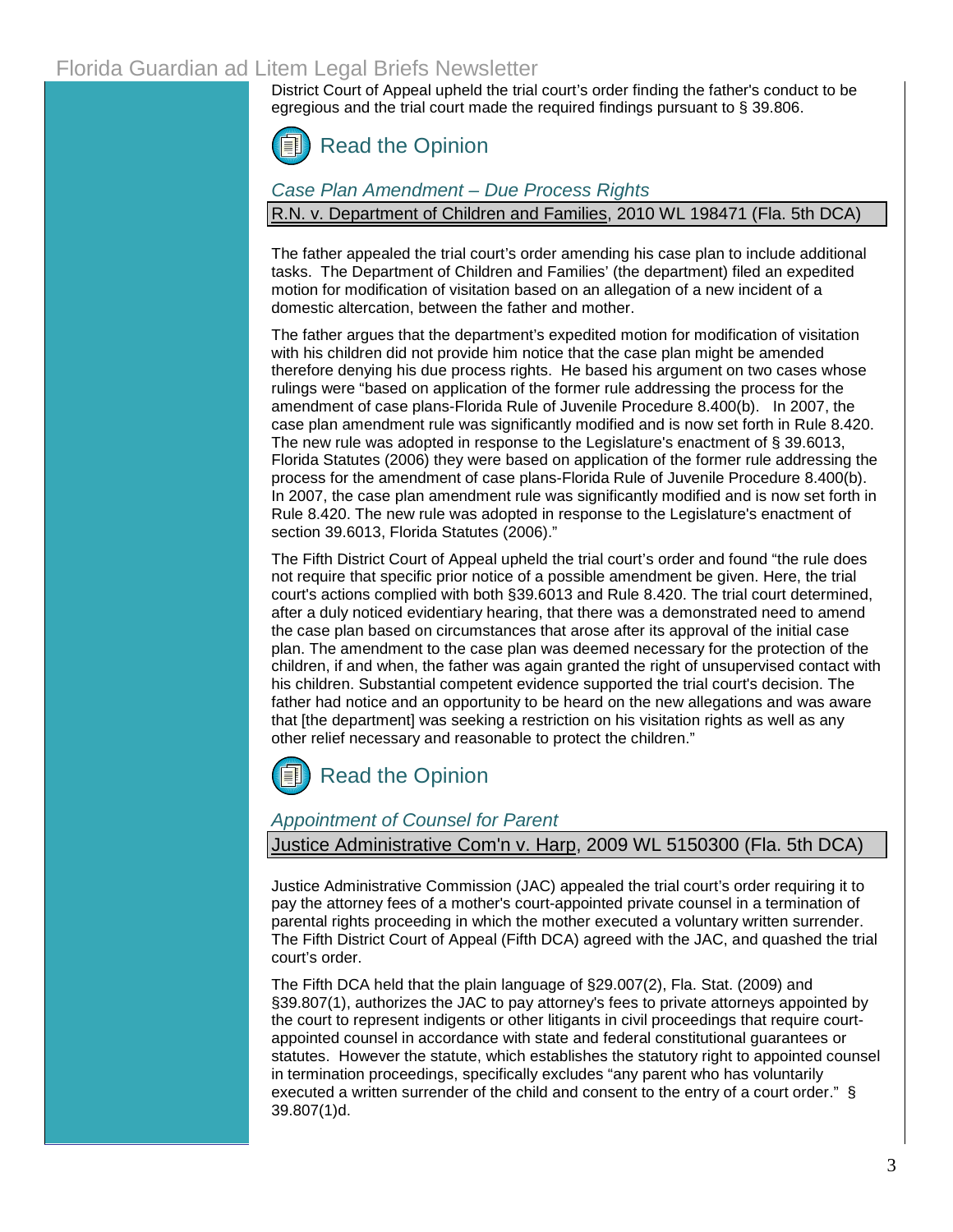## [Read the Opinion](http://www.5dca.org/Opinions/Opin2009/122809/5D09-3058.op.pdf)

#### Website Resources *Children of Incarcerated Parents*

Working Effectively with Children of the Incarcerated, their Parents and Caregivers (2009)<http://www.dshs.wa.gov/ca/pubs/cfip.asp>

These video modules from the Washington State Department of Social and Health Services are designed to help social workers and other social service providers understand the particular needs of families with an incarcerated parent and learn effective practices in working with children of the incarcerated, their parents and caregivers.

#### [National Resource Center on Children and Families of the Incarcerated](http://www.fcnetwork.org/) <http://fcnetwork.org/>

Building on the work of The Federal Resource Center for Children of Prisoners which was funded by the National Institute of Corrections from 2001 to 2006 and hosted by the Child Welfare League of America, The National Resource Center on Children and Families of the Incarcerated (NRCCFI) at FCN will continue to gather and disseminate information and link people with others that are living with or working on the impact of incarceration on children and families.

• NRCCFI has compiled a list of helpful materials and presents them in an online library format. The [Children of Prisoners Library](http://fcnetwork.org/resources/library/children-of-prisoners-library) and the [Children of Prisoners](http://fcnetwork.org/resources/library/cpl-espanol)  [Library with Spanish Translation](http://fcnetwork.org/resources/library/cpl-espanol) focus on resources for people working with the children of the incarcerated. The [Incarcerated Fathers Library](http://fcnetwork.org/resources/library/incarcerated-fathers-library) contains resources on fathers that are incarcerated.

[Center for Children of Incarcerated Parents](http://www.e-ccip.org/index.html) [http://www.e-ccip.org/index.html](www.e-ccip.org) CCIP developed its research, publications and services in the areas of: education, family reunification, therapeutic services, and information.

#### [Children of Incarcerated Parents: An Action Plan for Federal Policymakers](http://www.reentrypolicy.org/jc_publications/federa_action_plan_/Children_Incarcerated_Parents_v8.pdf)

[http://www.reentrypolicy.org/jc\\_publications/federa\\_action\\_plan\\_/Children\\_Incarcerated\\_](http://www.reentrypolicy.org/jc_publications/federa_action_plan_/Children_Incarcerated_Parents_v8.pdf) [Parents\\_v8.pdf](http://www.reentrypolicy.org/jc_publications/federa_action_plan_/Children_Incarcerated_Parents_v8.pdf)

This action plan reviews both federal and state barriers to identifying and serving children of incarcerated parents, and offers policy recommendations for the U.S. Congress and the Administration. The action plan is designed to help federal leaders improve policies for children of incarcerated parents, but also includes recommendations of value to states and local governments that can facilitate and complement federal initiatives and result in better responses to this population. (2009)

comments or suggestions - elizabeth.damski@gal.fl.gov